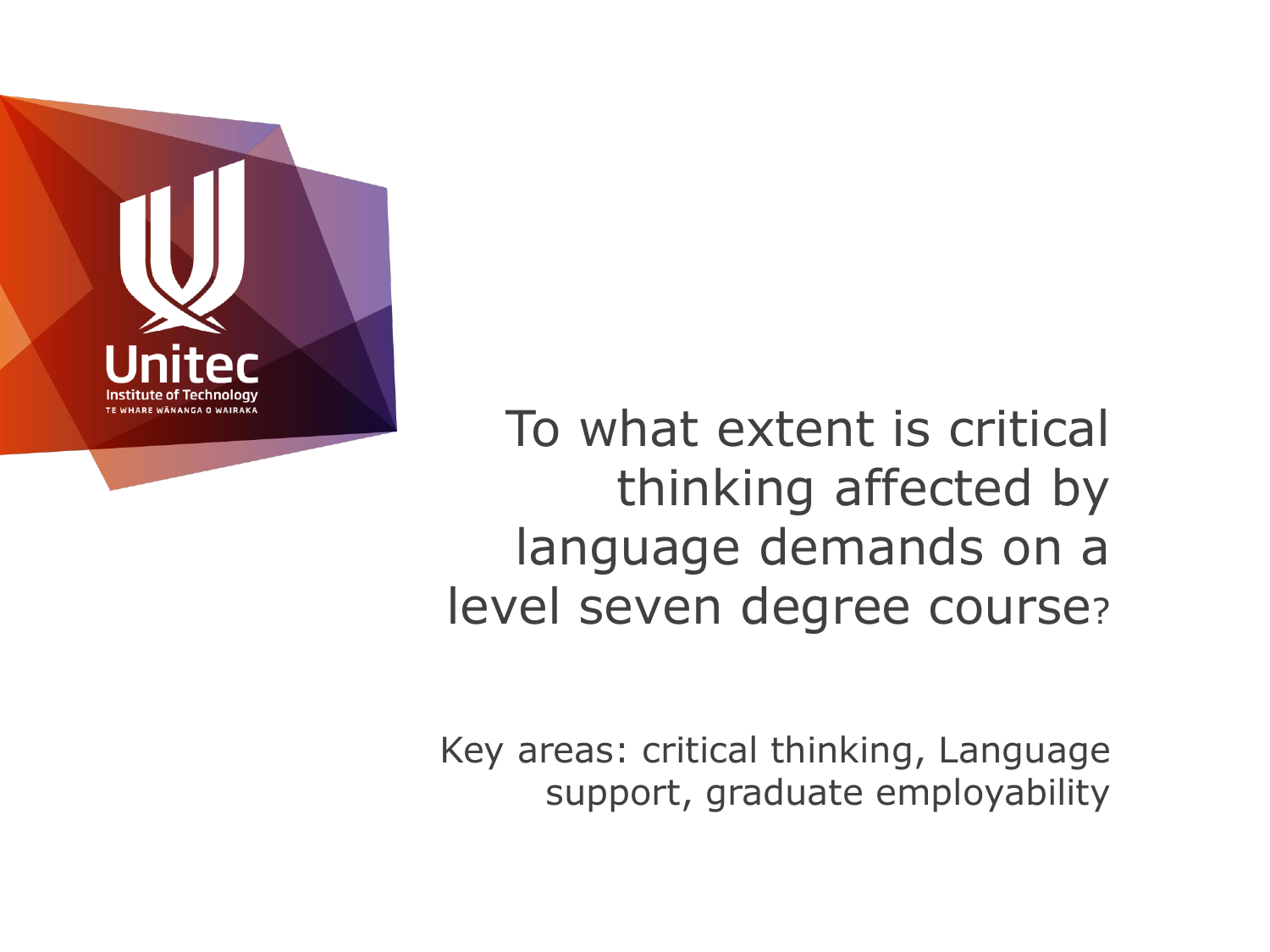

Kirby and Goodpaster, 1999 "We think with words. As we read this we are using language to think. Language is very important to how we achieve critical thinking."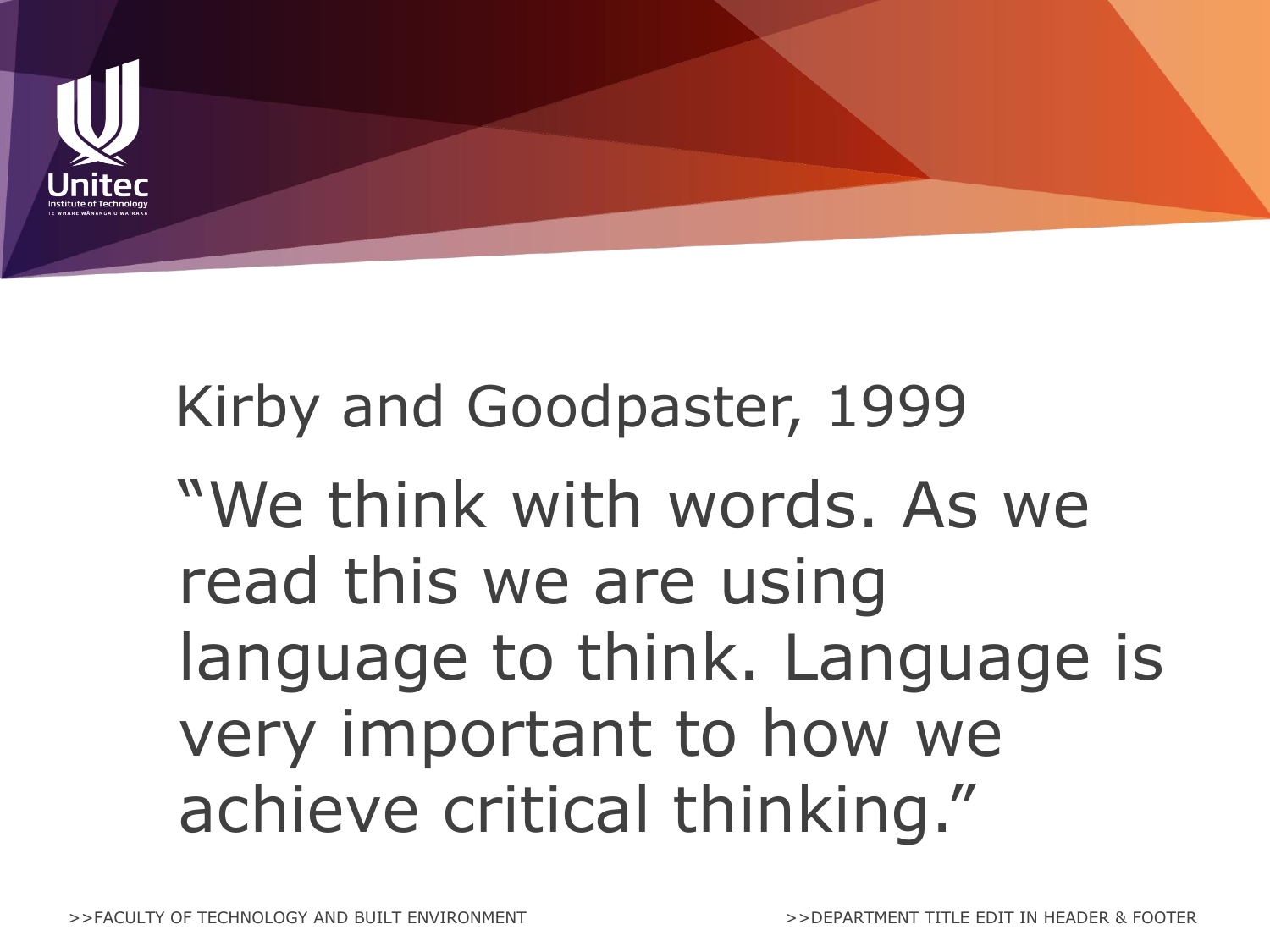# Content Style 2

**Examples of critical thinking/communication in the automotive trade in action**

- **Deductive skills and communication around a problem/problems**
- **Discussing a problem with a customer, empathising, explaining a job clearly**
- **Analysing given information from a customer, comparing with notivceable symptoms (sight, sound, smell etc) and also with technical knowledge**
- **Diagnosing, coming up with a plan, coting it, explaining remedial action**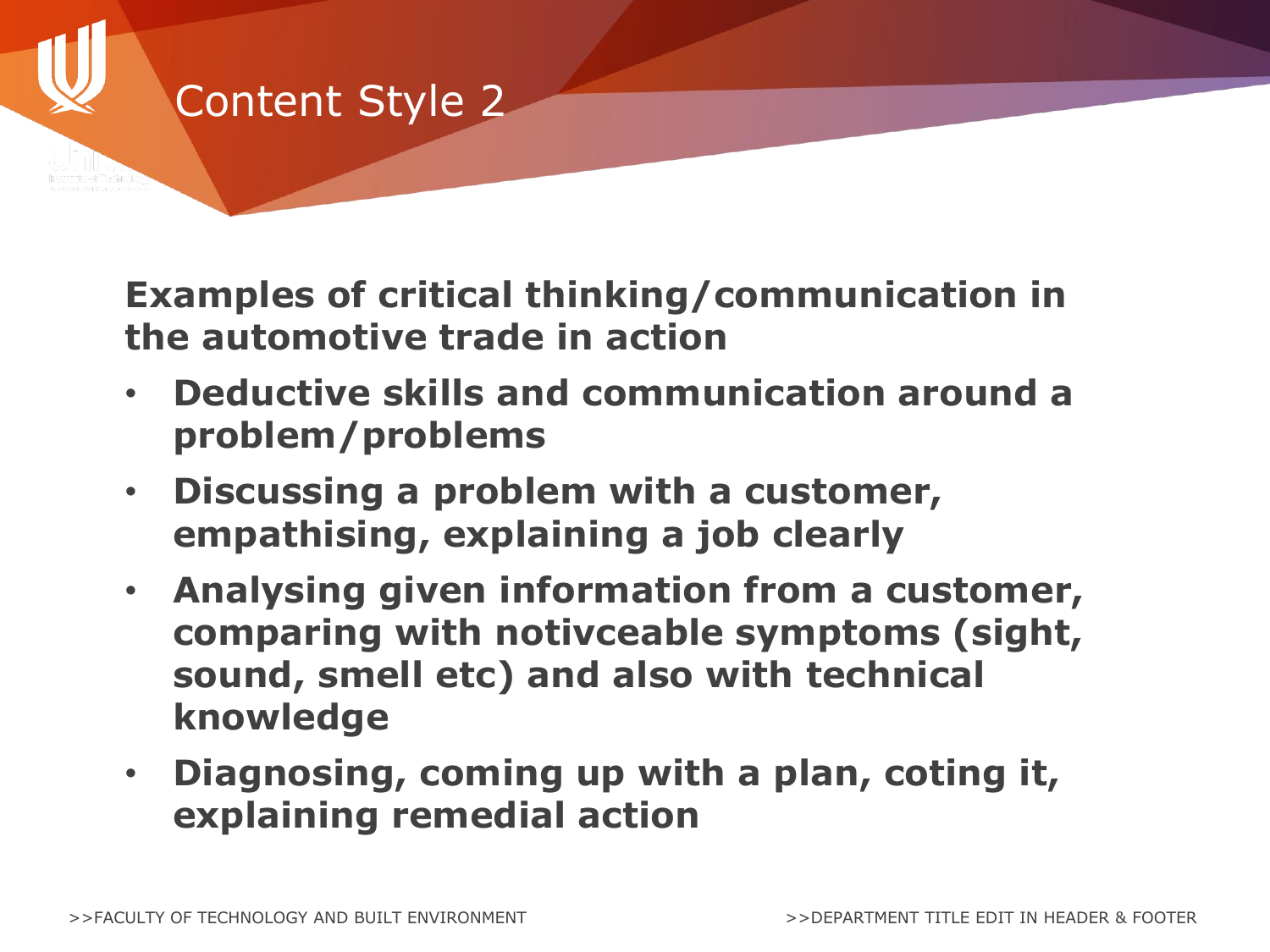# Key skills

Communication skills are often cited as the number one factor in graduate employability

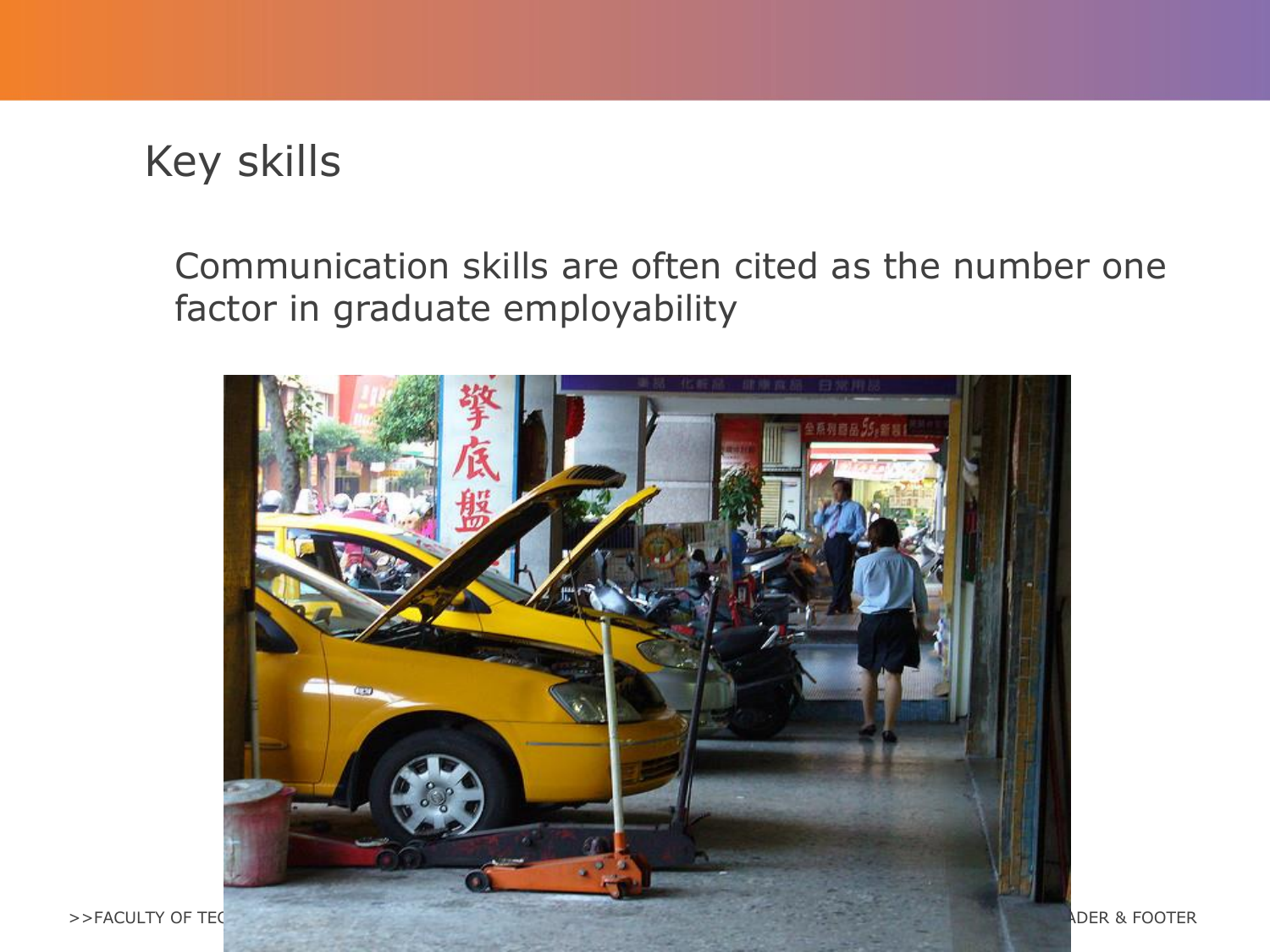## Context: Level 7 Industry Project– degree level

- $\geq$  25 students 23 of them non-native speakers
- $\triangleright$  2 native speakers
- $\triangleright$  One lecturer native speaker, 3 non-native speakers
- $\triangleright$  Students write a 40,000 word thesis
- $\triangleright$  Students give assessed power-point presentations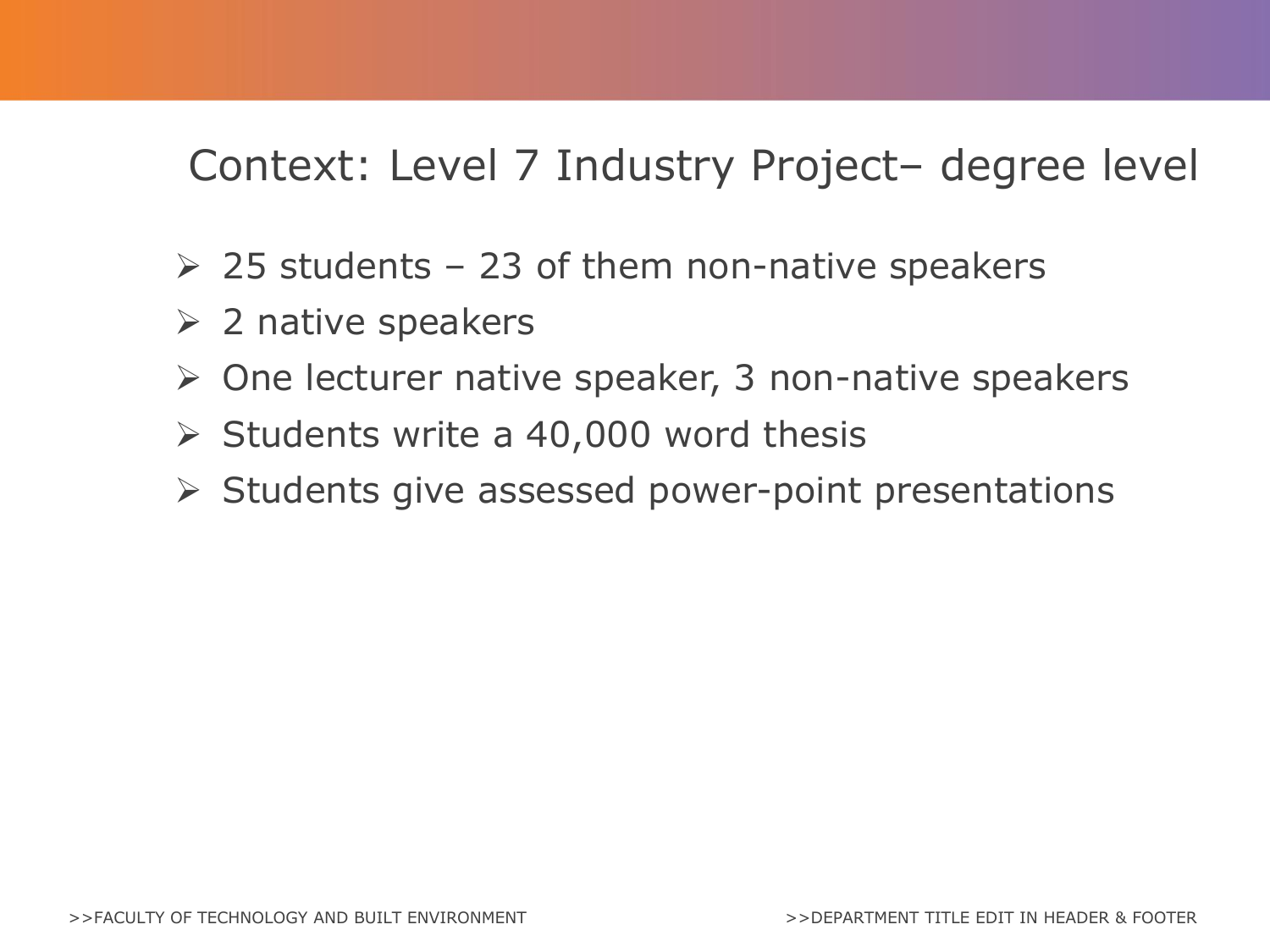### Sample errors

- Air pollution contribute by vehicles
- I was out of my expect for this result
- **The following is a report concussion**
- **More oversea trade**
- **Before I start test I need stabilising**
- **Beijing is very crowed**
- **The demotic driving history of China is much shorter** compare to develop country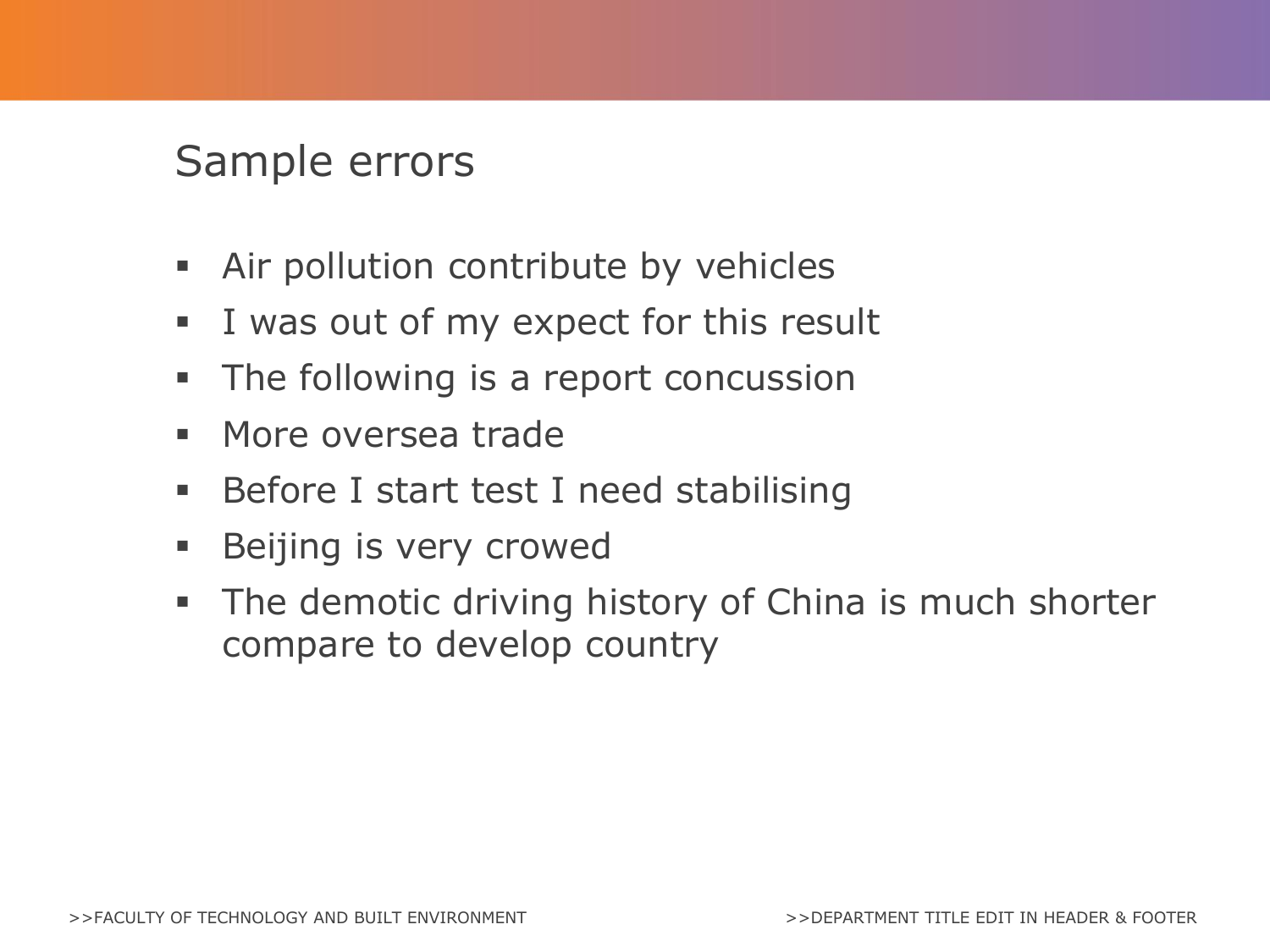#### Focus group questions

- 1. On a scale of  $1 5$  how do you rate your writing skills?
- 2. Where do you go for help with your writing when you need it?
- 3. Does your tutor help you with writing in relation to your critical thinking?
- 4. Do you have any other concerns with writing on this course?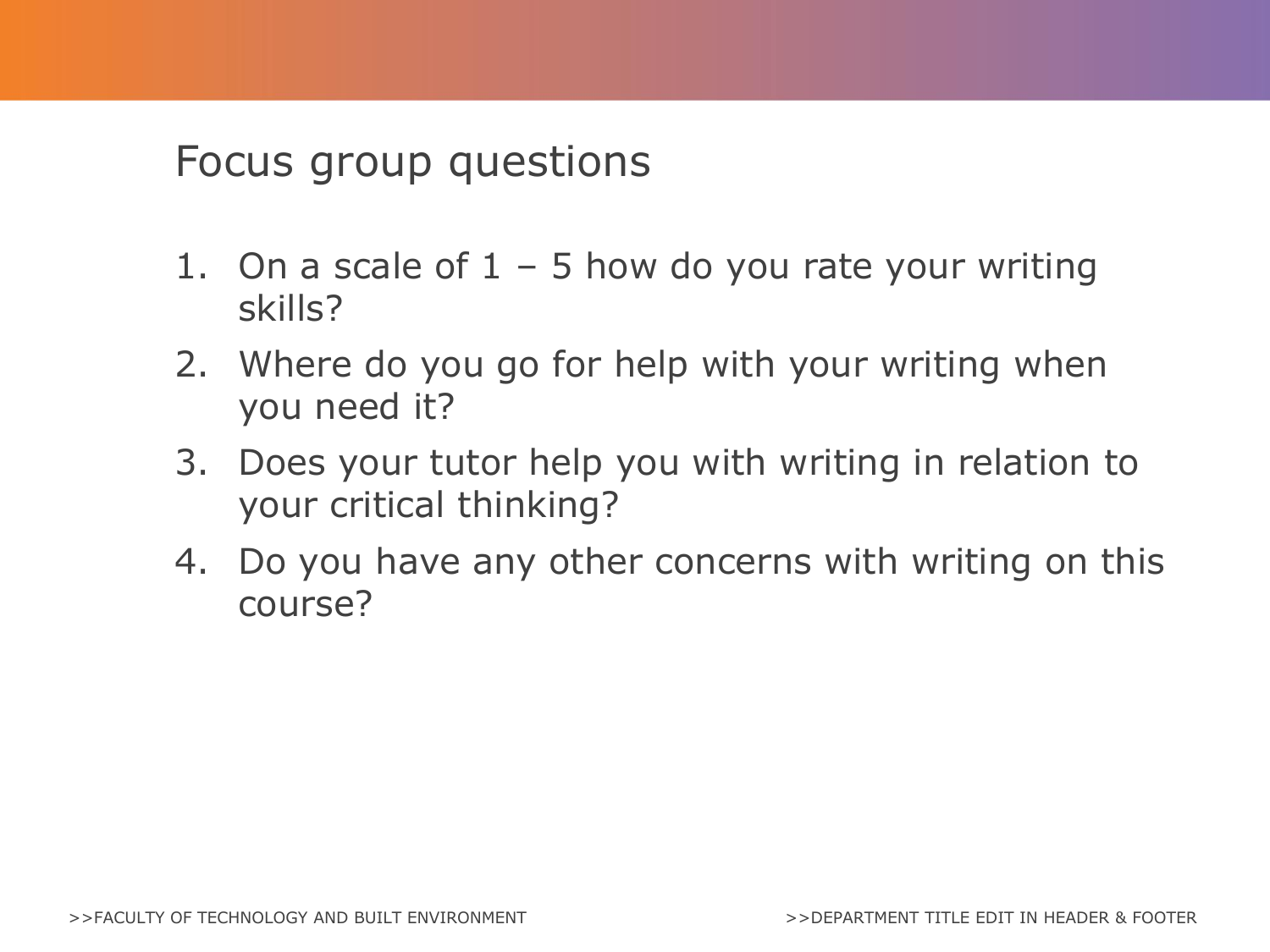#### Responses

- A host of language related issues: insecurity of writing in a language which is not their mother tongue. Two quotes show this:
- "I am worry about by using wrong grammar will affect my score"
- "Grammar not good might be a concern"
- The word count also a source of anxiety
- Some wanted more teacher guidance on writing
- Concern that language would have an impact on assessment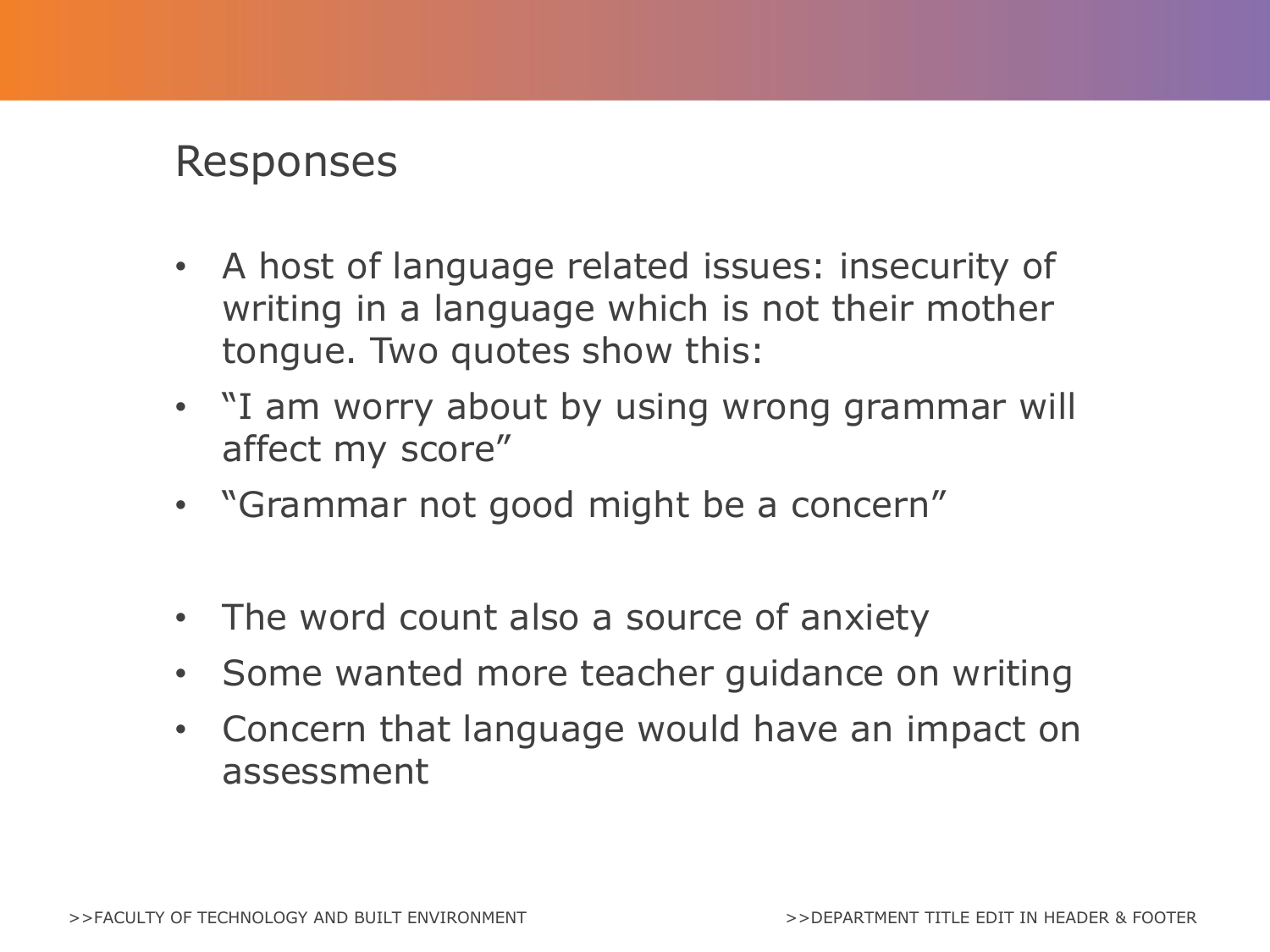### **Conclusions**

- $\triangleright$  Thinking per se may not be affected if a learner's first language is not English, although cultural values around *critical thinking* may have a role to play*;*
- Language can and does have an impact on *perceptions* of thinking;
- $\triangleright$  The perceptions may vary, depending on the listener – *some* will not put up with grammar errors for example – if communication is effective;
- $\triangleright$  Language can impact on expression of thinking, and hence affect clarity of the message;
- $\triangleright$  Some listeners/readers (audiences) may have a low tolerance viz language
- Language does need some attention on vocational courses

ACULTY OF TECHNOLOGY AND BUILT ENVIRONMENT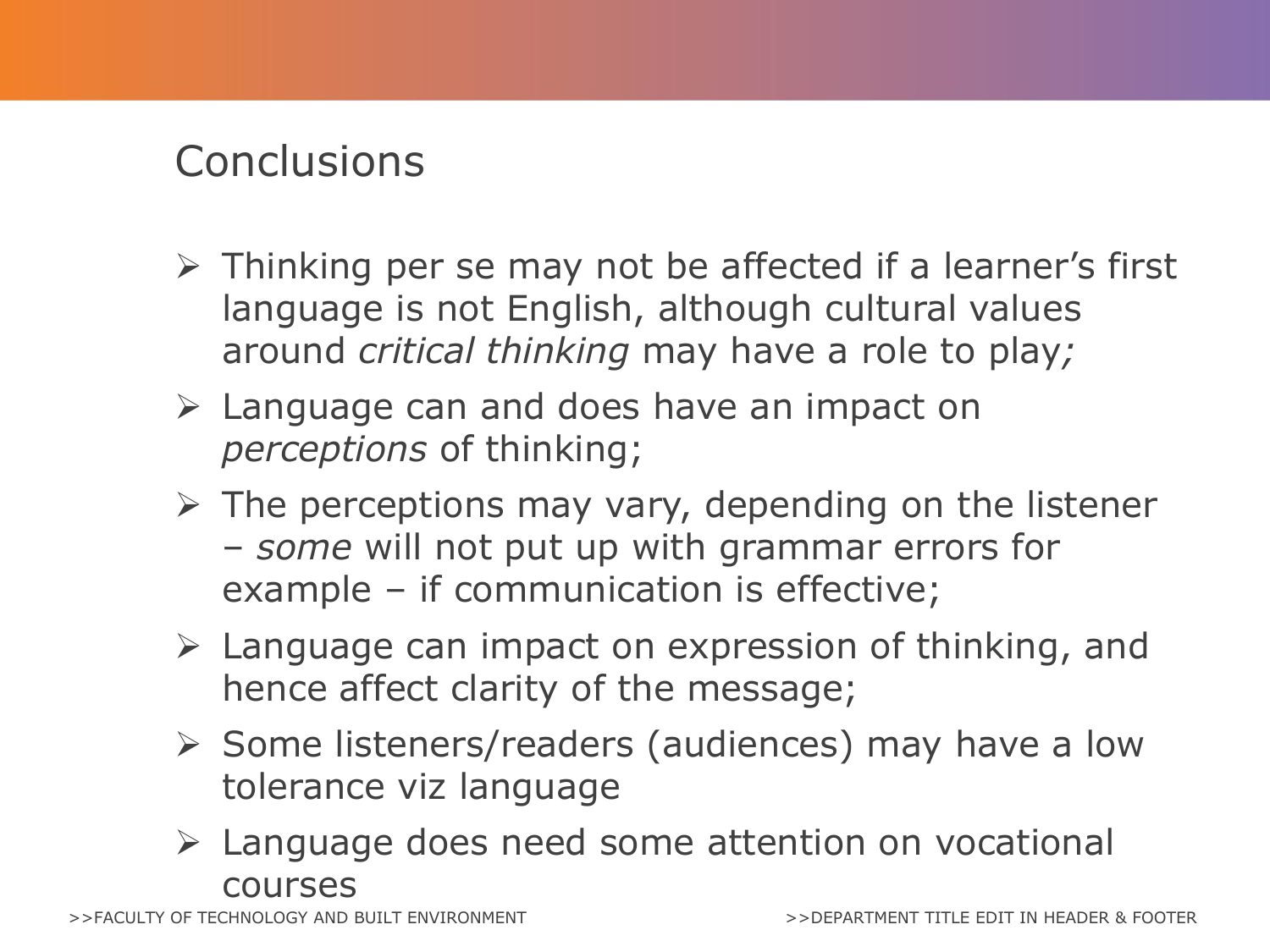# Study by Ross (2009)

Employers favour some graduates over others:

61% of international students able to find work 87% success for domestic students Mainland Chinese as low as 49%